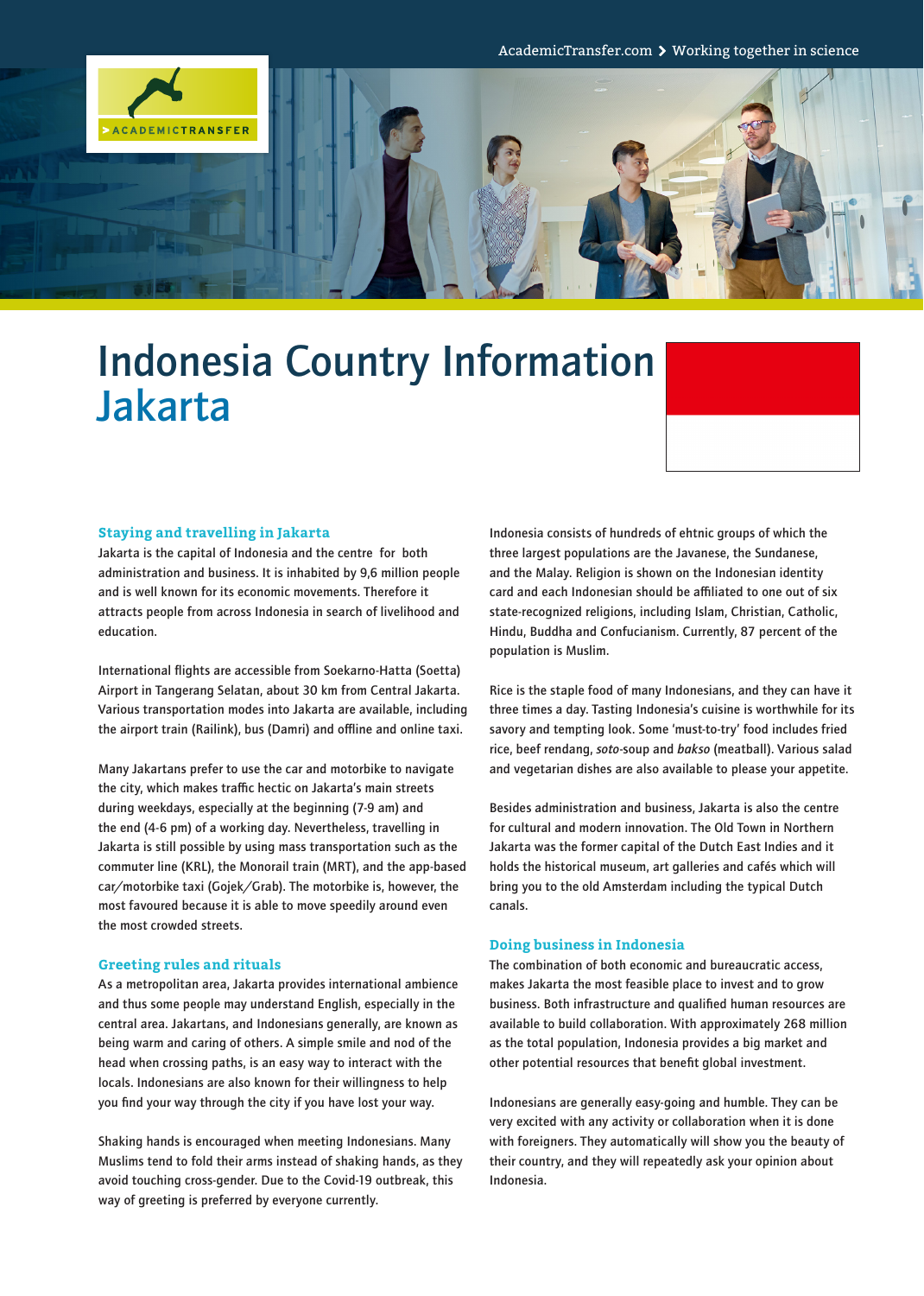

## Indonesia Country Information Jakarta



Being late is quite common for Indonesians, especially in a meeting with many people from different institutions. It is commonly joked as 'Indonesian time'. But do not worry: once you have an inter-personal or private appointment, they do their best to be punctual to give a good impression.

#### **The higher education system in Indonesia**

Indonesia's education system performs leaps of improvement on its quality from time to time. Many more Indonesian universities are now on the World's top 500. Indonesia's higher education system includes universities, institutes, academies, polytechnics and tertiary schools which are categorized as either public or private. Top universities are widespread in many cities, most commonly in Java, such as University of Indonesia (Jakarta), Bandung Institute of Technology (Bandung), and Gadjah Mada University (Yogyakarta) that currently boasts Asia's top rank.

Over 6000 international students are enrolled in various institutions as many more campus' open programs are being taught in English. In particular, International students study medicine, pharmacy, literature, humanities, Islamic studies and engineering. Most of them come from neighboring countries, such as Malaysia, Thailand, Philippines, etc.

The costs of education are far more reachable compared to the Netherlands or generally to European universities (approximately 600 euro per annum). *Darmasiswa* is a scholarship program targeting foreign students, funded by Indonesia's Government.

## **High context-low context and consequences for interviewing Indonesian candidates**

Indonesia, and many other Asian countries, tend to perform as a high context culture in its communication, which is implicit and relies heavily on context. It is different from the Dutch who tend to speak 'straight-forwardly and to the point'. Indonesians prefer to explain a bigger context then go straight to their opinion. Sometimes it makes them unclear about the main point they really want to say.

Indonesian candidates will be more careful in speaking their minds. As they do not speak directly to the core point, they will tell you the background and even stories. Indonesians, mostly Javanese, speak softly. But outside Java, people talk more loudly. Most of the Indonesians also frequently move their hands when

they are explaining something to you.

Indonesians are shown as humble and polite to others. Some of them, usually Javanese often look shy. As many Indonesians are not so direct, they are, sometimes, too shy to directly express what they want. An interview question about expected salary or asking them to value themselves might be problematic.

For Indonesians, to talk to an elderly person or to a stranger directly by their name is considered impolite. The word '*Bapak/ Pak*' (Mr) and '*Ibu/Bu*' (Ms/Mrs) is attached before mentioning the name. Indonesians neither prefer pointing fingers at whom they speak to; this is considered as indecent. They are genuinely very comfortable engaging in a conversation and they even can be very open about personal life. With a long-standing oral tradition, many Indonesians are still struggling to shift the oral narratives into the writing one.

## **Differences in hierarchy standards and consequences for interviewing Indonesian candidates**

Indonesia's employment level is measured by the combination of education level, skill competence and track record of the professional career. Because of the large population, seeking a job is very competitive in Indonesia. The available opportunities are opposing the number of job seekers and thus the majority of the Indonesian employees have a lower satisfaction level of benefit and compensation.

In a nutshell, Indonesia's employment level consists of three levels: junior, middle-level and senior employee, although each level is often further layered.

Junior level consists of fresh-graduates or those with working experience under four years. They seem not to expect too much from their job except to get hired as soon as possible. They fully consider how competitive the job market is and thus being employed is important to enrich their portfolio.

Middle-level employees can be more picky in accepting a job opportunity and they tend to compare a job opportunity with their former position. Their professional reputation is somewhat circulated among employers or job providers. Even if they have abundant experience but if their education level is not upgraded,